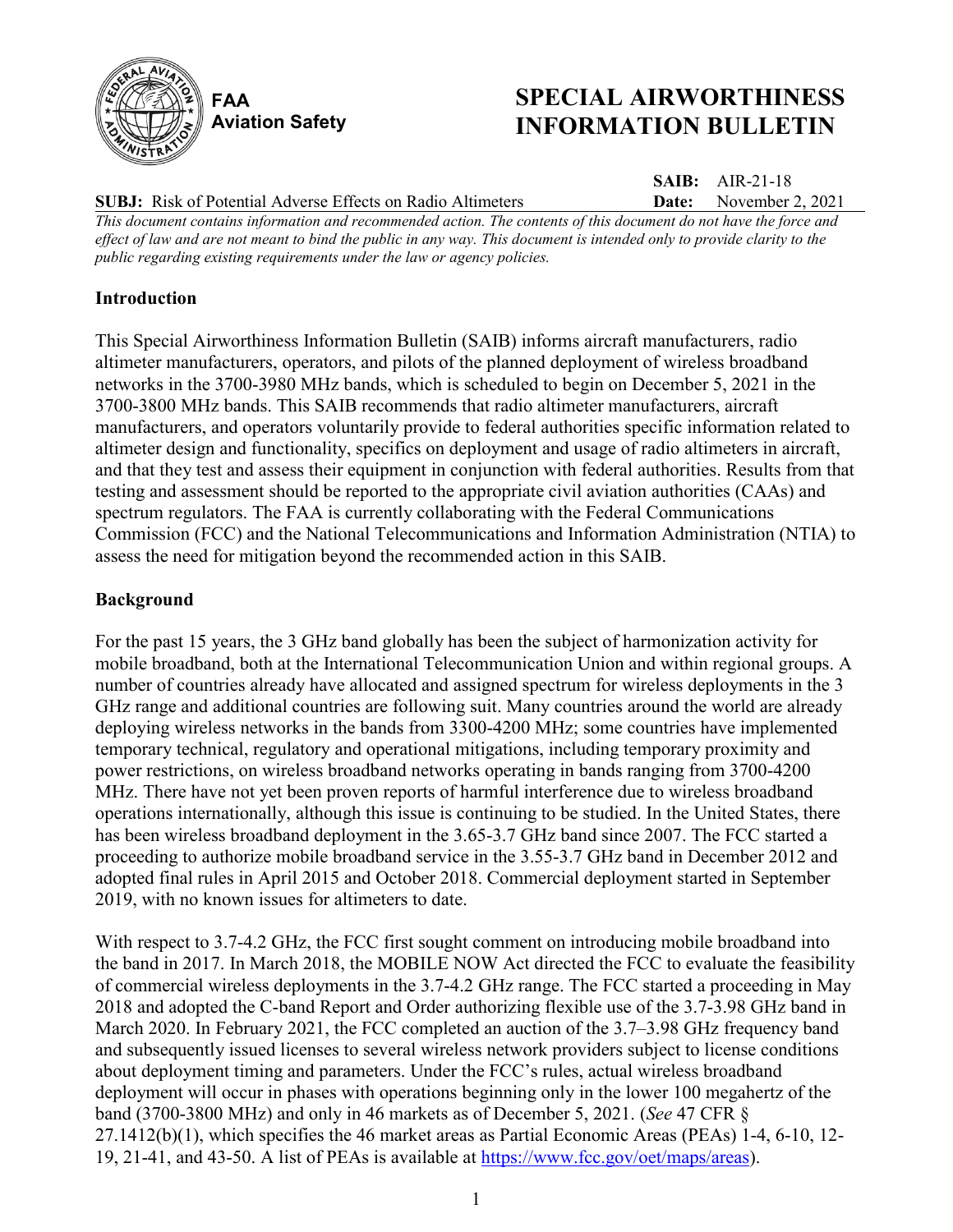Radio altimeters operate between 4200-4400 MHz. Currently, the FAA's approval process for radar altimeters is based on FAA Technical Standard Order TSO-C87A, Airborne Low-Range Radio Altimeter. TSO-C87A does not provide criteria for compatibility with adjacent band operations, including potential impacts associated with wireless communications system deployments. RTCA formed a task force to assess the interference impact of wireless broadband operations in the 3700-3980 MHz band on radio altimeters. Based on the work of the task force, RTCA published a report entitled, "Assessment of C-Band Mobile Telecommunications Interference Impact on Low Range Radar Altimeter Operations" [\(RTCA Paper No. 274-20/PMC-2073\).](https://www.rtca.org/wp-content/uploads/2020/10/SC-239-5G-Interference-Assessment-Report_274-20-PMC-2073_accepted_changes.pdf) Additional information about RTCA can be found at [https://www.rtca.org/about/.](https://www.rtca.org/about/) The RTCA report is under review. The FAA is actively participating in the RTCA/SC-239 committee, which is developing adjacent bandcompatible minimum operational performance standards (MOPS) for future radio altimeter designs. The FAA encourages radio altimeter manufacturers to participate in the international radio altimeter standards development activity conducted jointly by RTCA and EUROCAE to establish a common set of performance requirements and compliance demonstration methods to promote compatibility with the international adjacent-band spectrum environment.

The FAA is currently conducting a risk assessment to ascertain whether further mitigation is warranted in addition to the recommended actions in this SAIB. The FAA is basing its risk assessment on the conditions in the FCC Report and Order (R&O) in the Matter of Expanding Flexible Use of the 3700-4200 MHz Band (FCC 20-22) and 3GPP specification S 38.104 V17.20 (2021-06). Further, in the event that wireless broadband deployment conditions evolve, if the FAA becomes aware of further relevant information or guidance, or if additional information further validates or invalidates concerns of potential harmful interference, the FAA will update its risk assessment.

Therefore, in preparation for the December 2021 wireless network deployment in the 3700-3800 MHz band, the FAA recommends the following actions and requests that affected parties voluntarily submit information for consideration by the FAA, FCC and NTIA prior to the planned wireless network deployments:

#### **Radio Altimeter Manufacturers**

- 1. We request that radio altimeter manufacturers submit receiver RF selectivity, interference tolerance masks, and baseline operational specifications for each model number in production or still in use, and approximate numbers of each radio altimeter model currently in service in the United States; and, if appropriate, mark submissions as proprietary. This information can be submitted to the FAA at [OperationalSafety@faa.gov](mailto:OperationalSafety@faa.gov) and should indicate "Radio Altimeter SAIB" in the subject line. The FAA will provide any information you submit to the FCC and NTIA subject to those agencies' processes for protection of confidential information, where such protection is requested.
- 2. We recommend radio altimeter manufacturers complete analysis or testing of each model number either in production, supported, or still being employed, to determine the susceptibility to interference from fundamental emissions in 3700-3800 MHz which is available for wireless broadband in December of 2021 and the full 3700-3980 MHz band which will become available later, as well as potential spurious emissions in the 4200-4400 MHz band, and assess this susceptibility for compatibility with the adjacent spectrum environment in accordance with the FCC R&O and 3GPP specification, as well as the environment in other countries in which each radio altimeter could be operated. We encourage radio altimeter manufacturers to work with the FAA to facilitate this process.
- 3. Report instances of erroneous altimeter performance to the FAA and FCC, or other appropriate civil aviation authorities (CAAs) and spectrum regulators. If the equipment is susceptible to harmful interference, determine what design changes are necessary to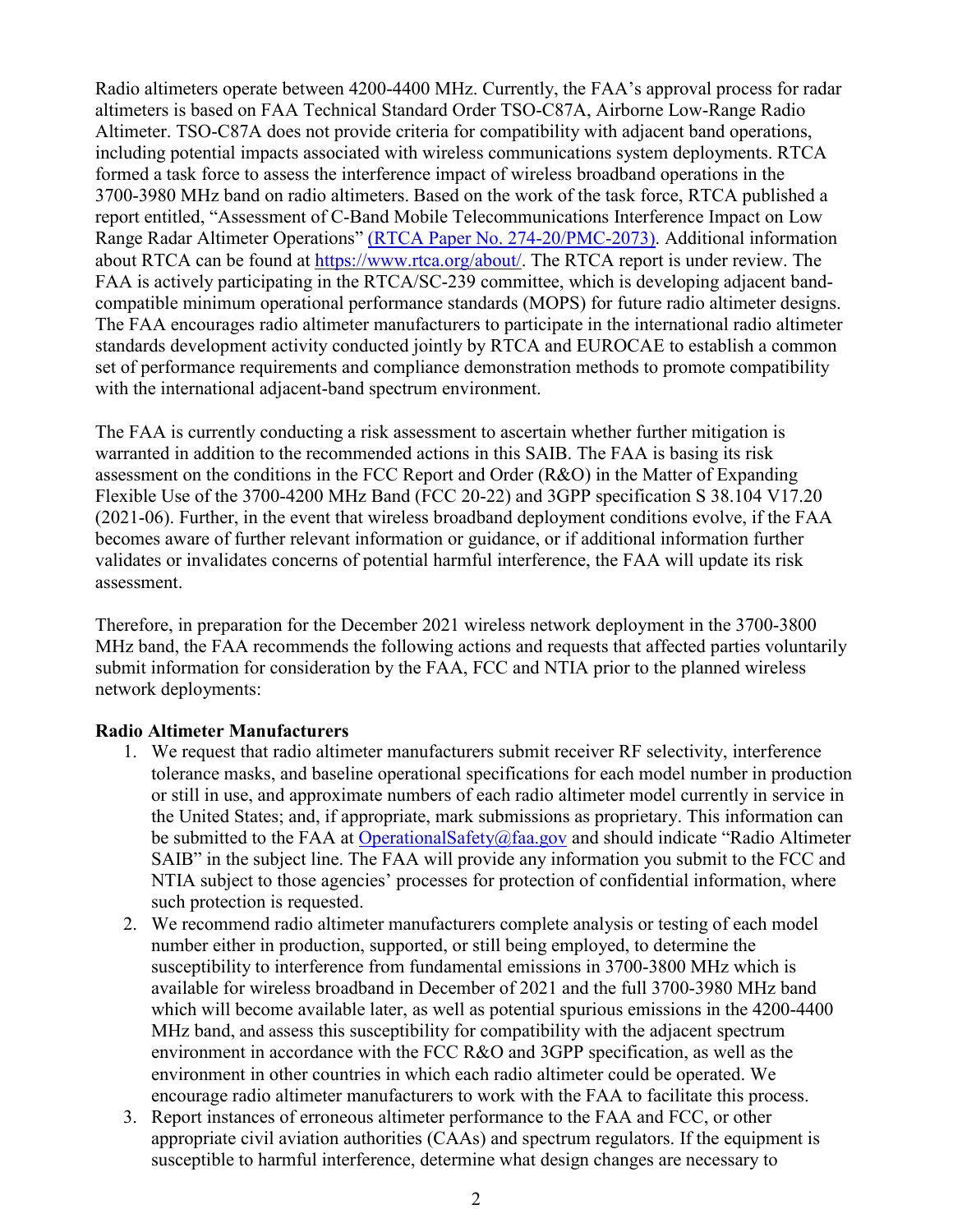remediate.

- 4. Collaborate with aircraft manufacturers on design changes and issue guidance to operators on potential retrofit plans for radio altimeters susceptible to harmful interference, if necessary.
- 5. Determine any necessary operational restrictions or actions needed to address in-flight radio altimeter anomalies in order to maintain safe operations with radio altimeter equipment susceptible to harmful interference and communicate this information to CAAs, operators, and pilots.

#### **Aircraft Manufacturers**

- 1. We request that aircraft manufacturers submit approximate numbers of each radio altimeter model installed on each aircraft currently in service in the United States; and, if appropriate, mark submissions as proprietary. This information can be submitted to the FAA at [OperationalSafety@faa.gov](mailto:OperationalSafety@faa.gov) and should indicate "Radio Altimeter SAIB" in the subject line. The FAA will provide any information you submit to the FCC and NTIA subject to those agencies' processes for protection of confidential information, where such protection is requested.
- 2. Communicate with radio altimeter suppliers and the FAA to ascertain equipment susceptibility to harmful interference caused by fundamental emissions in the 3700-3800 MHz and 3700-3980 MHz band, as well as spurious emissions in the 4200-4400 MHz band. We encourage aircraft manufacturers to work with the FAA to facilitate this process.
- 3. Conduct testing and analysis of the effects of loss of function, and erroneous or misleading radio altimeter data from potential harmful interference caused by fundamental emissions in the 3700-3800 MHz and 3700-3980 MHz band, as well as spurious emissions in the 4200-4400 MHz band, due to wireless broadband deployment. We encourage aircraft manufacturers to work with the FAA to facilitate this process.
- 4. Evaluate the potential for harmful interference on the different types of aircraft in the manufacturer's fleet based on aircraft architecture and radio altimeter integration, including cascading effects.
- 5. Determine any operational restrictions necessary or actions to take to maintain safe operations with radio altimeter equipment susceptible to harmful interference due to wireless broadband operation in the 3700-3800 MHz band. Restrictions and other actions should address all systems that use the radio altimeter. Information regarding such restrictions or other actions should be communicated to operators, pilots, and each CAA for the country in which the aircraft operates. Revise aircraft flight manual procedures, if appropriate.
- 6. Update operators' anomaly reporting process to ensure accurate recording and reporting of erroneous radio altimeter readings to the aircraft manufacturer.
- 7. Collaborate with radio altimeter manufacturers and issue guidance to operators on retrofit plans for radio altimeters susceptible to harmful interference due to wireless broadband operation in the 3700-3800 MHz band.

## **Operators and Pilots**

- 1. Review the 14 CFR Part 5 requirements for Part 121 certificate holders, if appropriate. Other certificate holders should use the Safety Management Systems (SMS) tools to assess the risk to each type of radio altimeter configuration and how it impacts typical flight operations.
- 2. Remind passengers that all portable electronic devices allowed for transport in checked baggage (including smartphones and other devices) should be turned off and protected from accidental activation and that compliance is mandatory for lithium battery-powered portable electronic devices. *See* 49 CFR 175.10(a)(18).
- 3. Remind passengers to set all portable electronic devices in the cabin and any carried on the aircraft to a non-transmitting mode or turn them off. *See* 14 CFR 91.21, 121.306, 125.204 and 135.144.